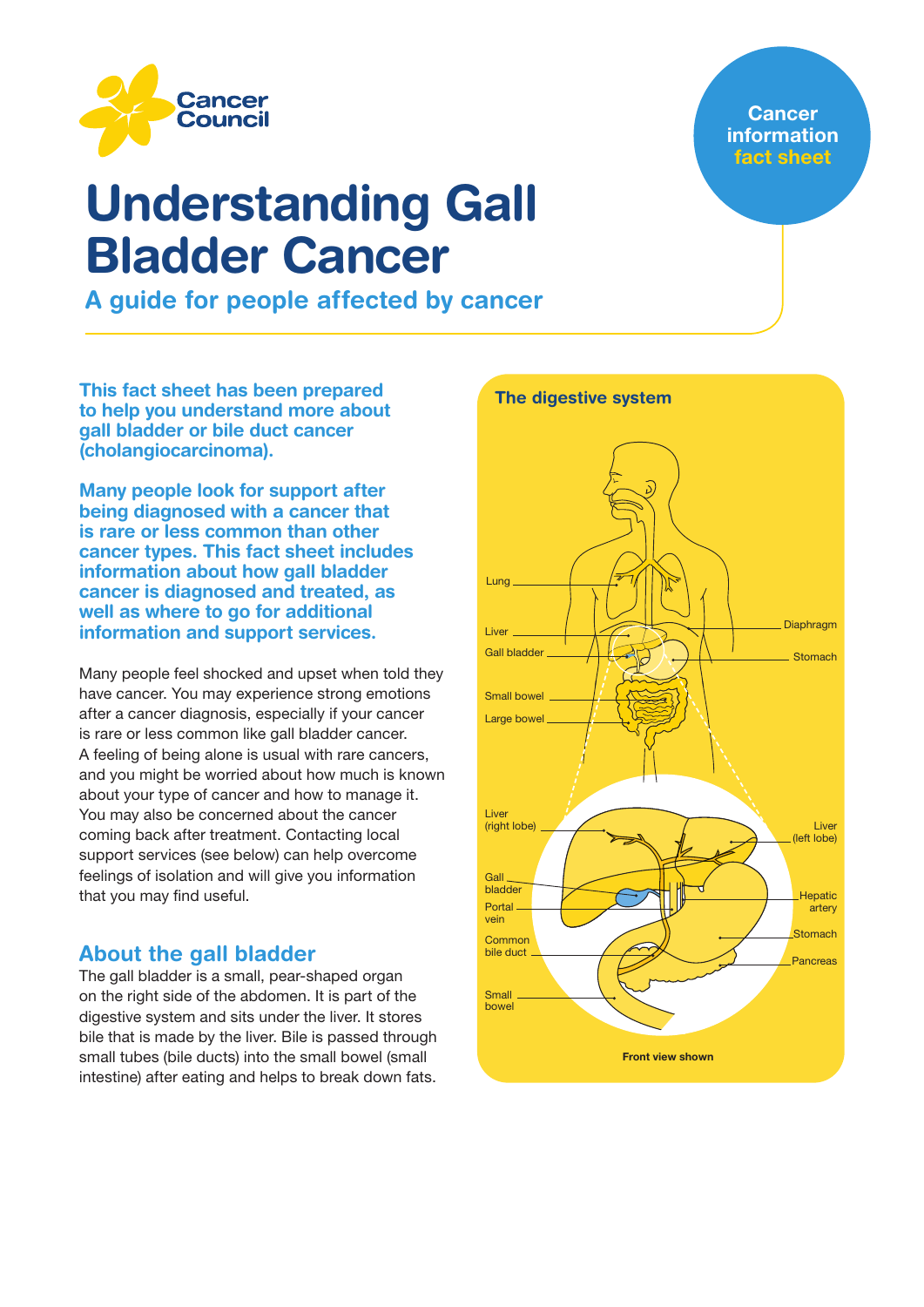## What is gall bladder cancer?

Gall bladder cancer occurs when cells in the gall bladder become abnormal and keep growing to form a mass or lump called a tumour. The tumour type is defined by the particular cells that are affected.

The most common type is adenocarcinoma, which starts in epithelial cells (which release mucus) that line the inside of the gall bladder. These make up about 85% of all gall bladder cancers. Other types of gall bladder cancer include:

- squamous cell carcinoma, from squamous cells (skin-like cells)
- sarcoma, from connective tissue (which support and connect all the organs and structures of the body)
- lymphoma, from lymph tissue (part of the immune system which protects the body).

Malignant (cancerous) tumours have the potential to spread to other parts of the body through the blood stream or lymph vessels and form another tumour deposit at a new site. This new tumour is known as secondary cancer or metastasis.

#### How common is gall bladder cancer?

Gall bladder cancer is rare. About 891 Australians are diagnosed each year with gall bladder or bile duct cancer (about 3 cases per 100,000 people).<sup>1</sup> It is more likely to be diagnosed in women than men, and people aged over 65 years.

## What are the risk factors?

The cause of gall bladder cancer is not known in most cases, but risk factors can include:

- having had gallstones or inflammation of the gall bladder (although the majority of people with gallstones will never develop gall bladder cancer)
- family history of gall bladder cancer can result in a small increase in risk (first-degree relative such as mother, father, sibling or child). The majority of people with gall bladder cancer, however, will not have a family history
- other gall bladder and bile duct conditions and abnormalities, such as gall bladder polyps, choledochal cysts (bile-filled cysts) and calcified gall bladder (also known as porcelain gall bladder).

## What are the symptoms?

Gall bladder cancer can be difficult to diagnose in its early stages as it doesn't usually cause symptoms. Sometimes, gall bladder cancer is found when the gall bladder is removed for another reason, such as gallstones. But most people who have surgery for gallstones do not have gall bladder cancer.

Gall bladder cancer is sometimes suspected when there is a large gall bladder polyp (greater than 1 cm) or a calcified gall bladder.

If symptoms do occur they can include:

- abdominal pain, often on the upper right side
- nausea (feeling sick) or vomiting
- jaundice (yellowing of the skin and eyes), causing dark urine (wee), pale bowel movements (poo) and severe itching without any visible skin rash
- general weakness or fatigue
- a lump in the abdomen
- unexplained weight loss
- fever.

## **Diagnosis**

If your doctor thinks that you may have gall bladder cancer, they will perform a physical examination and carry out certain tests. If the results suggest that you may have gall bladder cancer, your doctor will refer you to a specialist who will carry out more tests. These tests may include:

- Blood tests including a full blood count (to measure your white blood cells, red blood cells, platelets), liver function tests (to measure chemicals that are found or made in your liver) and tumour markers (to measure chemicals produced by cancer cells).
- Ultrasound scan soundwaves are used to create pictures of the inside of your body. For this scan, you will lie down and a gel will be spread over the affected part of your body. A small device called a transducer is moved over the area by an ultrasound radiographer. The transducer sends out soundwaves that echo when they encounter something dense, like an organ or tumour. The ultrasound images are then projected onto a computer screen. An ultrasound is painless and takes about 15–20 minutes.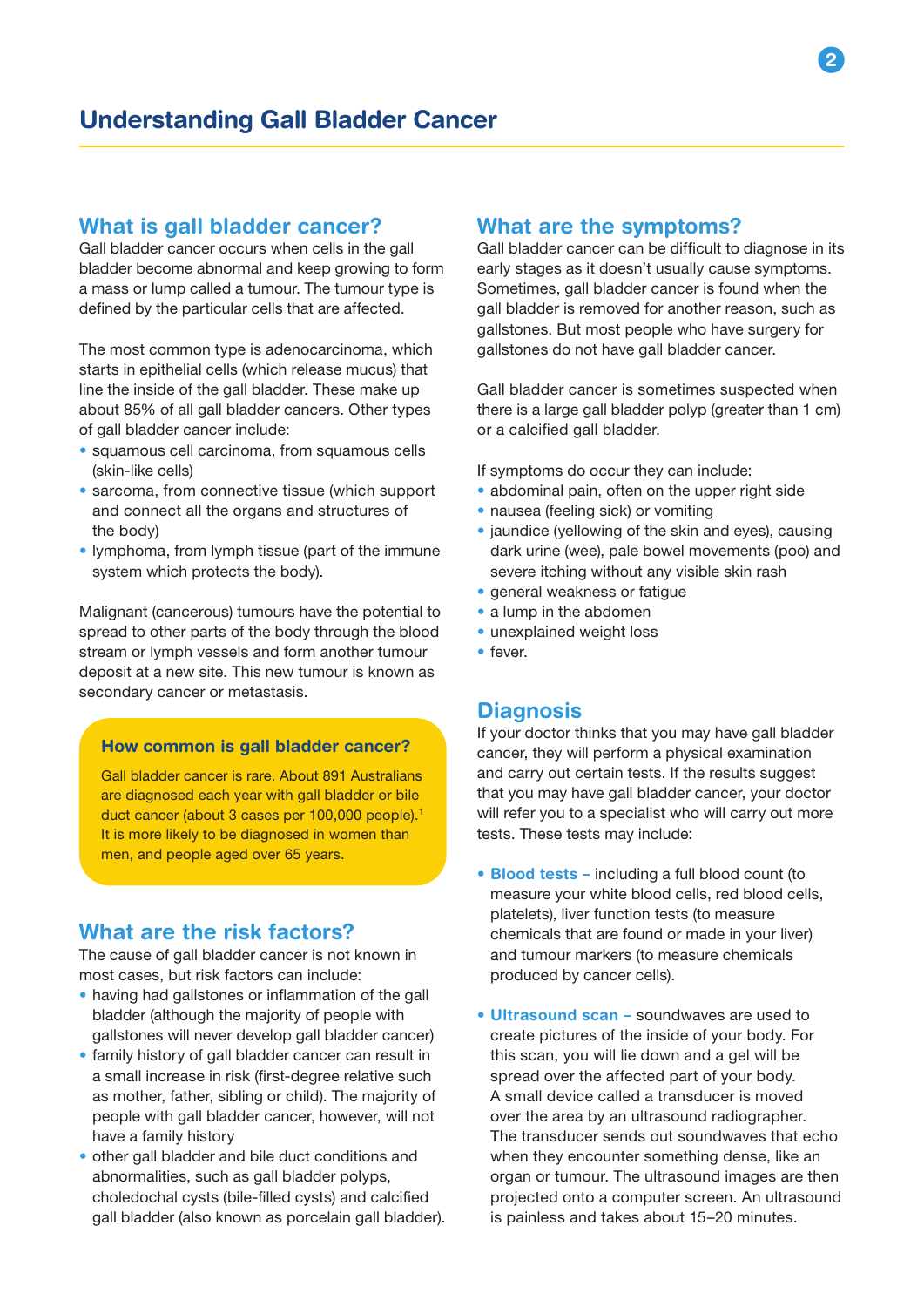• CT (computerised tomography) and/or MRI (magnetic resonance imaging) scans –

special machines are used to scan and create pictures of the inside of your body. Before the scan you may have an injection of dye (called contrast) into one of your veins, which makes the pictures clearer. During the scan, you will need to lie still on an examination table. For a CT scan the table moves in and out of the scanner which is large and round like a doughnut; the scan itself usually takes about 10–30 minutes. For an MRI scan the table slides into a large metal tube that is open at both ends; the scan takes a little longer, about 30–90 minutes to perform. Both scans are painless.

- Diagnostic laparoscopy a thin tube with a camera on the end (laparoscope) is inserted under sedation into the abdomen so the doctor can view inside.
- Cholangiography an x-ray of the bile duct to see if there is any narrowing or blockage and help plan surgery to remove the gall bladder. For an endoscopic retrograde cholangiopancreatography (ERCP), the doctor inserts a flexible tube with a camera on the end (endoscope) down your throat into your small intestine while you are sedated to view your gut and take images.
- Biopsy removal of some tissue from the affected area for examination under a microscope. In the gall bladder, a biopsy may be done during a laparoscopy or cholangiography. Otherwise a needle biopsy is done, where a local anaesthetic is used to numb the area, then a thin needle is inserted into the tumour under ultrasound or CT guidance.

## Finding a specialist

Rare Cancers Australia have a directory of health professionals and cancer services across Australia: rarecancers.org.au.

#### **Treatment**

You will be cared for by a multi-disciplinary team (MDT) of health professionals during your treatment for gall bladder cancer. The team may include a surgeon, pathologist (to interpret the results of blood tests and biopsies), radiologist, radiation oncologist (to prescribe and coordinate a course of radiation therapy), medical oncologist (to prescribe and coordinate a course of systemic therapy which includes chemotherapy), gastroenterologist (to treat disorders of the digestive system), nurse and allied health professionals such as a dietitian, social worker, psychologist or counsellor, physiotherapist and occupational therapist.

Discussion with your doctor will help you decide on the best treatment for your cancer depending on:

- the type of cancer you have
- whether or not the cancer has spread (stage of disease)
- your age, fitness and general health
- your preferences.

The main treatments for gall bladder cancer include surgery, radiation therapy and chemotherapy. These can be given alone or in combination. This is called multi-modality treatment.

#### **Surgery**

Surgery is the main treatment for gall bladder cancer, especially for people with early-stage disease where the gall bladder can be completely removed.

Surgery to remove the gall bladder is called a cholecystectomy. Often surrounding tissue including lymph nodes, adjacent bile ducts and part of the liver will also be removed if gall bladder cancer is suspected. Surgery may be performed as either open surgery or keyhole (laparoscopic) surgery. If the tumour has been found after the gall bladder has been removed for another reason, further surgery may be required.

If the cancer has spread and the tumour is pressing on, or blocking, the bile duct, you may need a stent (small tube made of either plastic or metal). This holds the bile duct open and allows bile to flow into the small bowel again. Stents are placed under x-ray guidance or during an endoscopic retrograde cholangiopancreatography (ERCP).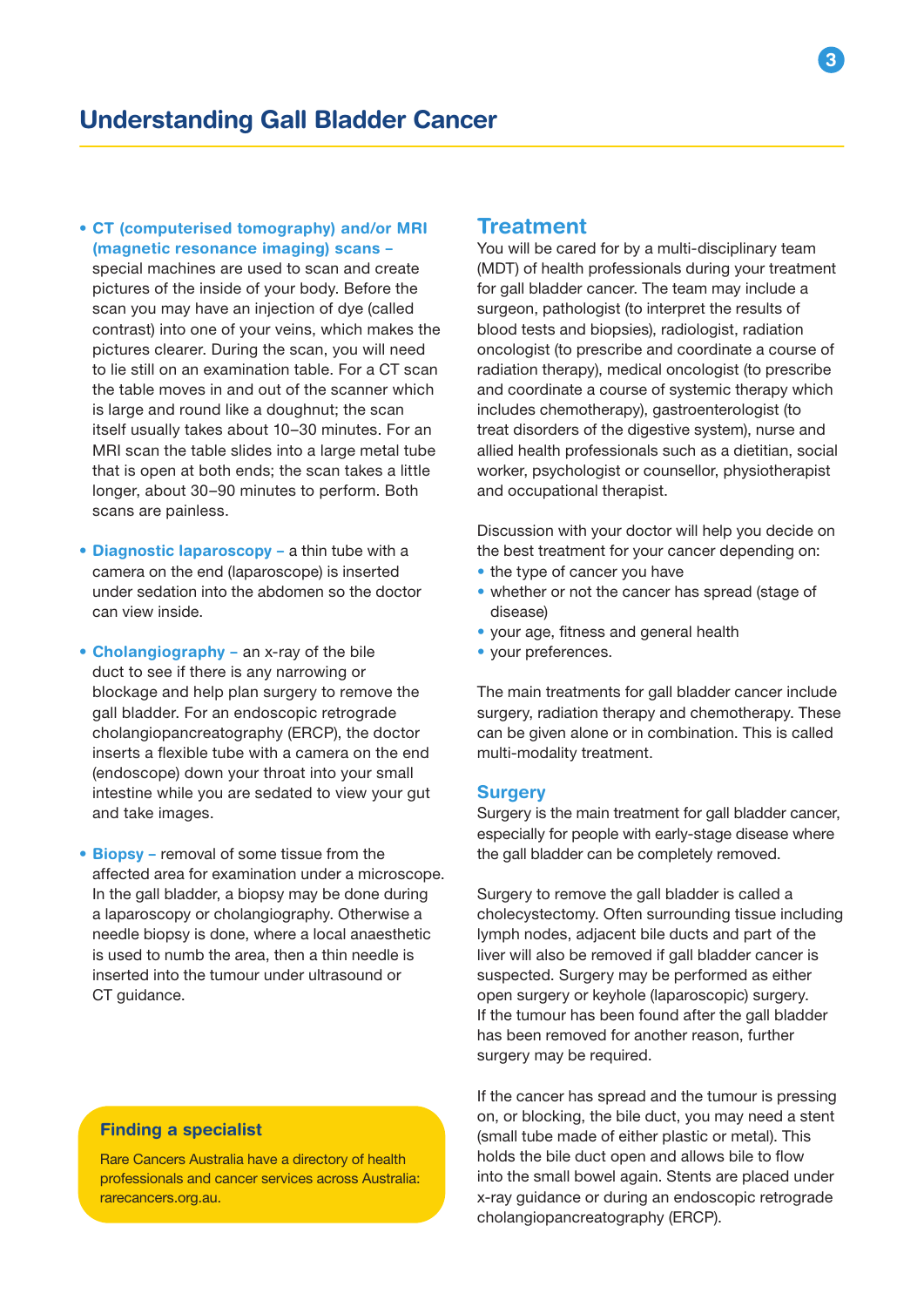The extent of the surgery depends on the location and stage of the tumour. Your surgeon will discuss the type of operation you may need and the side effects and risks of surgery.

→ For a free copy of Cancer Council's booklet on *Understanding Surgery* visit your local Cancer Council website or call 13 11 20.

#### External beam radiation therapy

Radiation therapy (also known as radiotherapy) uses high energy rays to destroy cancer cells, where the radiation comes from a machine outside the body. It is often given with chemotherapy in a treatment known as chemoradiation. It may be used for gall bladder cancer:

- after surgery, to destroy any remaining cancer cells and stop the cancer coming back
- if the cancer can't be removed with surgery
- if the cancer has spread to other parts of the body (e.g. palliative radiation for the management of symptoms such as pain).

A course of radiation therapy needs to be carefully planned. During your first consultation session you will meet with a radiation oncologist who will take a detailed medical history and arrange a planning session. At the planning session (known as CT planning or simulation) you will need to lie still on an examination table and have a CT scan. You will be placed in the same position you will be placed in for treatment. The information from the planning session will be used by your specialist to work out the treatment area and how to deliver the right dose of radiation. Radiation therapists will then deliver the course of radiation therapy as set out in the treatment plan.

Radiation therapy does not hurt and is usually given in small doses over a period of time to minimise side effects. Each treatment only takes a few minutes but the set-up time can take longer.

→ For a free copy of Cancer Council's booklet *Understanding Radiation Therapy* visit your local Cancer Council website or call 13 11 20.

#### **Chemotherapy**

Chemotherapy (sometimes just called "chemo") is the use of drugs to kill or slow the growth of cancer cells. You may have one chemotherapy drug, or be given a combination of drugs. This is because

different drugs can destroy or shrink cancer cells in different ways. Your treatment will depend on your situation and the stage of your tumour. Your medical oncologist will discuss your options with you.

Chemotherapy is usually given through a drip into a vein (intravenously) or as a tablet that is swallowed. Your medical oncologist will discuss your options with you.

Chemotherapy is commonly given in treatment cycles which may be daily, weekly or monthly. For example, one cycle may last three weeks where you have the drug over a few hours, followed by a rest period, before starting another cycle. The length of the cycle and number of cycles depends on the chemotherapy drugs being given.

→ For a free copy of Cancer Council's booklet on *Understanding Chemotherapy* visit your local Cancer Council website or call 13 11 20.

#### Clinical trials

Your doctor or nurse may suggest you take part in a clinical trial. Doctors run clinical trials to test new or modified treatments and ways of diagnosing disease to see if they are better than current methods. For example, if you join a randomised trial for a new treatment, you will be chosen at random to receive either the best existing treatment or the modified new treatment. Over the years, trials have improved treatments and led to better outcomes for people diagnosed with cancer.

You may find it helpful to talk to your specialist, clinical trials nurse or GP, or to get a second opinion. If you decide to take part in a clinical trial, you can withdraw at any time.

Visit australiancancertrials.gov.au for more information or contact the Australasian Gastro-Intestinal Trials Group (AGITG): gicancer.org.au

For a free copy of Cancer Council's booklet *Understanding Clinical Trials and Research* visit your local Cancer Council website or call 13 11 20.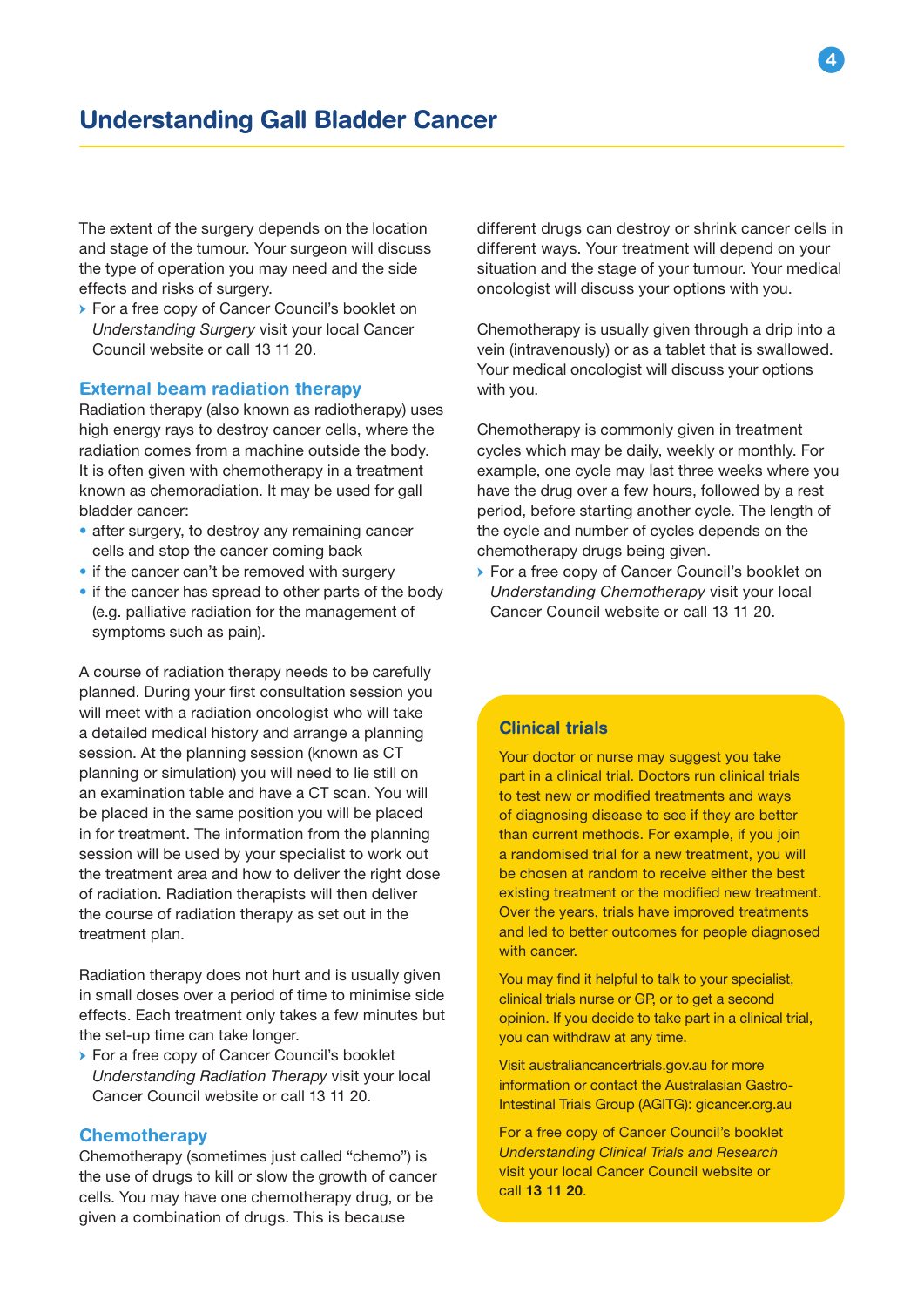#### Complementary therapies and integrative oncology

Complementary therapies are designed to be used alongside conventional medical treatments (such as surgery, chemotherapy and radiation therapy) and can increase your sense of control, decrease stress and anxiety, and improve your mood. Some Australian cancer centres have developed "integrative oncology" services where evidence-based complementary therapies are combined with conventional treatments to create patient-centred cancer care that aims to improve both wellbeing and clinical outcomes.

| <b>Complementary</b><br>therapy           | <b>Clinically proven</b><br><b>benefits</b>                                          |
|-------------------------------------------|--------------------------------------------------------------------------------------|
| acupuncture                               | reduces chemotherapy-<br>induced nausea and vomiting;<br>improves quality of life    |
| aromatherapy                              | improves sleep and quality<br>of life                                                |
| art therapy,<br>music therapy             | reduce anxiety and stress;<br>manage fatigue; aid<br>expression of feelings          |
| counselling,<br>support groups            | help reduce distress, anxiety<br>and depression; improve<br>quality of life          |
| hypnotherapy                              | reduces pain, anxiety,<br>nausea and vomiting                                        |
| massage                                   | improves quality of life;<br>reduces anxiety, depression,<br>pain and nausea         |
| meditation,<br>relaxation,<br>mindfulness | reduce stress and anxiety;<br>improve coping and quality<br>of life                  |
| qi gong                                   | reduces anxiety and fatigue;<br>improves quality of life                             |
| spiritual<br>practices                    | help reduce stress; instil<br>peace; improve ability to<br>manage challenges         |
| tai chi                                   | reduces anxiety and stress;<br>improves strength, flexibility<br>and quality of life |
| yoga                                      | reduces anxiety and stress;<br>improves general wellbeing<br>and quality of life     |

Let your doctor know about any therapies you are using or thinking about trying, as some may not be safe or evidence-based.

→ For a free copy of Cancer Council's booklet *Understanding Complementary Therapies* visit your local Cancer Council website or call 13 11 20.



Alternative therapies are therapies used *instead*  of conventional medical treatments. These are unlikely to be scientifically tested and may prevent successful treatment of the cancer. Cancer Council does not recommend the use of alternative therapies as a cancer treatment.

#### Nutrition and exercise

If you have been diagnosed with gall bladder cancer, both the cancer and treatment will place extra demands on your body. Research suggests that eating well and exercising can benefit people during and after cancer treatment.

If you have had your gall bladder removed, bile made by the liver will no longer be stored between meals. Bile instead will flow directly from your liver into your small intestine and there will still be enough bile produced for normal digestion. You should still be able to eat a normal diet after your gall bladder is removed, but it's a good idea to avoid high-fat foods for a few weeks after surgery while your body adjusts.

Eating well and being physically active can help you cope with some of the common side effects of cancer treatment, speed up recovery and improve quality of life by giving you more energy, keeping your muscles strong, helping you maintain a healthy weight and boosting your mood.

You can discuss individual nutrition and exercise plans with health professionals such as dietitians, exercise physiologists and physiotherapists.

→ For free copies of Cancer Council's booklets on *Nutrition and Cancer* and *Exercise for People Living with Cancer* visit your local Cancer Council website or call 13 11 20.

5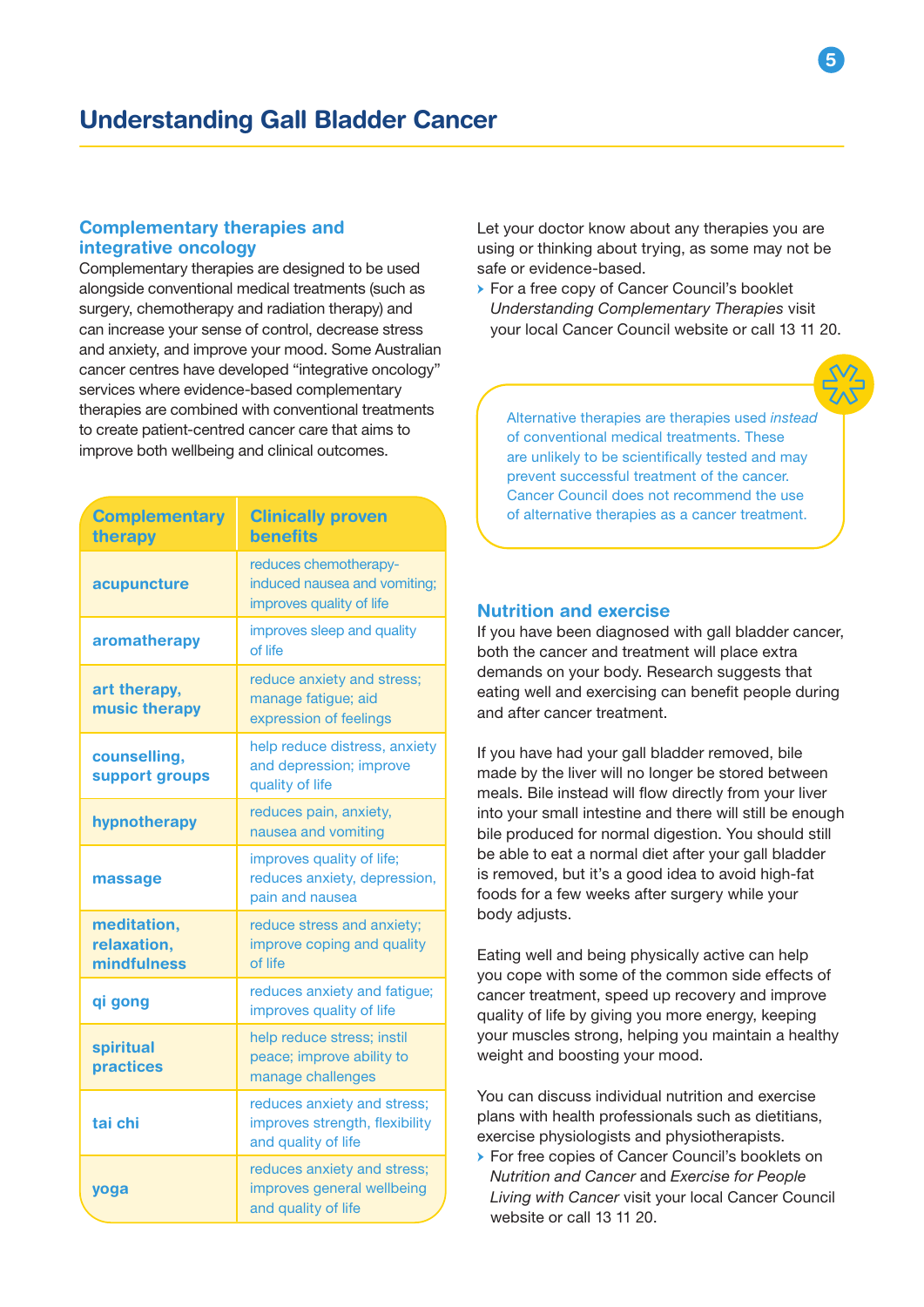## Side effects of treatment

All treatments can have side effects. The type of side effects that you may have will depend on the type of treatment and where in your body the cancer is. Some people have very few side effects and others have more. Your specialist team will discuss all possible side effects, both short and long-term (including those that have a late effect and may not start immediately), with you before your treatment begins.

One issue that is important to discuss before you undergo treatment is fertility, particularly if you have been diagnosed at a younger age and want to have children in the future.

→ For a free copy of Cancer Council's booklet *Fertility and Cancer* visit your local Cancer Council website or call 13 11 20.

| <b>Common side effects</b>  |                                                                                                                                                                                                                   |
|-----------------------------|-------------------------------------------------------------------------------------------------------------------------------------------------------------------------------------------------------------------|
| <b>Surgery</b>              | Bleeding, damage to nearby<br>tissue and organs (including<br>liver failure and bile leakage),<br>pain, infection after surgery,<br>blood clots, weak muscles<br>(atrophy), lymphoedema                           |
| <b>Radiation</b><br>therapy | Fatigue, nausea and vomiting,<br>liver damage, bowel issues such<br>as diarrhoea, skin problems, loss<br>of fertility, early menopause                                                                            |
| <b>Chemotherapy</b>         | Fatigue, loss of appetite, nausea<br>and vomiting, bowel issues such<br>as diarrhoea, hair loss, mouth<br>sores, skin and nail problems,<br>increased chance of infections,<br>loss of fertility, early menopause |

After treatment for gall bladder cancer (especially surgery), you may need to adjust to changes in the digestion of food or bowel function, in particular diarrhoea. These changes may be temporary or ongoing and may require specialised help. If your gall bladder has been removed, you can still break down fats in your small intestine. The bile simply flows directly from your liver to your duodenum, rather than passing through your gall bladder first. If you experience problems, talk to your GP, specialist doctor, specialist nurse or dietitian.

## Making decisions about treatment

It can be difficult to know which treatment is best for you. Your doctors may discuss your situation at a specialist multi-disciplinary meeting prior to giving you treatment recommendations. It is important that you speak with the specialist team before making your decision. Ask them to give you a clear plan of your treatment options, including written information about side effects.

Some people prefer to seek several opinions before feeling confident to go ahead with the treatment. There is no need to feel awkward about seeking a second opinion and specialists will not be offended if you do so. If you are confused or want to check anything, ask your specialist questions. This will ensure you have all the information you need to make decisions about treatment and your future that you are comfortable with.

You may have to attend many appointments. It's difficult to remember everything your specialist is saying to you so it's a good idea to take someone with you. They will be able to listen, ask questions and remember what the doctor says. It may help to take a list of questions with you, take notes (especially about anything you are unfamiliar with) or ask the doctor if you can record the discussion (many mobile phones have a recording function or you can use the CAN.recall app – for more information visit rarecancers.org.au). There are some suggestions for questions you could ask at the end of this sheet.

→ For a free copy of Cancer Council's booklet *Cancer Care and Your Rights* visit your local Cancer Council website or call 13 11 20. Cancer Council's podcast on *Making Treatment Decisions* is available to listen to at cancercouncil.com.au/podcasts

## Looking after yourself

There is no right way to feel if you have been diagnosed with a cancer such as gall bladder cancer. Feeling a range of emotions is normal and you may feel overwhelmed, anxious, fearful, angry, sad or lonely.

Many people need emotional support before, during and after treatment. Adjusting to living with visible scars, changes to your physical appearance,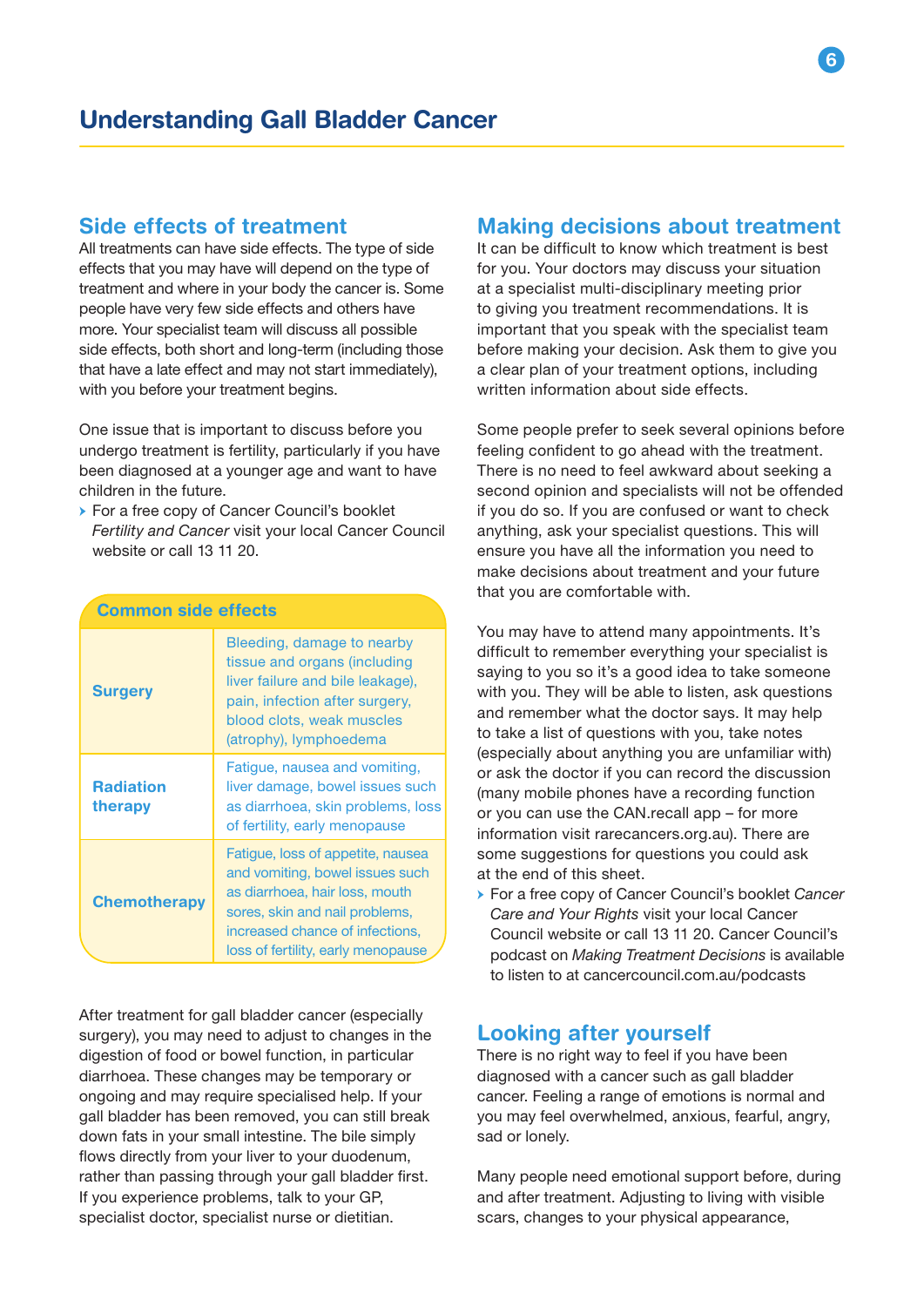changes to your lifestyle and bodily function can be hard and take time. If this is affecting you, or likely to affect you, it's important to seek help.

It can help to talk things through with a counsellor, psychologist, friend or family member. Talk to your medical team or call Cancer Council 13 11 20 about what support services are available.

→ For a free copy of Cancer Council's booklet *Emotions and Cancer* visit your local Cancer Council website or call 13 11 20.

# Practical and financial support

There are many services that can help you manage with practical or financial issues caused by gall bladder cancer. Benefits, pensions and hardship programs may be able to help pay for prescription medicines (for example the Australian Government's Pharmaceutical Benefits Scheme [PBS]), transport costs or utility bills. Ask the hospital social worker which services are available in your local area and if you are eligible to receive them.

For additional income, you may be able to access your superannuation early in certain circumstances, or claim on insurance policies such as income protection, trauma, and total and permanent disability (TPD).

Managing your ability to work or study, particularly during cancer treatment, is important to consider and will depend on your personal situation.

→ For free copies of Cancer Council's booklets on *Cancer and Your Finances* and *Cancer, Work & You* visit your local Cancer Council website or call 13 11 20.

If you need legal or financial advice, you should talk to a qualified professional about your situation. Cancer Council offers free legal and financial services in some states and territories for people who can't afford to pay – call 13 11 20 to ask if you are eligible.

## Life after treatment

Once your treatment has finished, you will have regular check-ups to confirm that the cancer hasn't come back. Ongoing surveillance for gall bladder cancer involves a schedule of ongoing scans, and physical examinations. Let your doctor know immediately of any health problems between visits.

Some cancer centres work with patients to develop a "survivorship care plan" which includes a summary of your treatment, sets out a schedule for follow-up care, lists any symptoms and long-term side effects to watch out for, identifies any medical or emotional problems that may develop and suggests ways to adopt a healthy lifestyle. Maintaining a healthy body weight, eating well and being active are all important. If you don't have a care plan ask your specialist for one and make sure a copy is given to your GP and other health care providers.

→ For a free copy of Cancer Council's booklet *Living Well After Cancer* visit your local Cancer Council website or call 13 11 20.

## If the cancer comes back

For some people gall bladder cancer does come back after treatment, which is known as a recurrence. If this happens, treatment will depend on where the cancer has returned to in your body and may include a mix of surgery, radiation therapy and chemotherapy.

In some cases of advanced cancer, treatment will focus on managing symptoms, such as pain, and improving your quality of life without trying to cure the disease. This is called palliative treatment. Palliative care treatment can be provided in the home, in a hospital, in a palliative care unit or hospice, or in a residential aged care facility.

When cancer is no longer responding to active treatment, it can be difficult to think about how and where you want to be cared for towards the end of life. But it's essential to talk about what you want with your family and health professionals, so they know what is important to you. Your palliative care team can support you in having these conversations.

→ For free copies of Cancer Council's booklets on *Understanding Palliative Care*, *Living with Advanced Cancer* and *Facing End of Life* visit your local Cancer Council website or call 13 11 20.

7